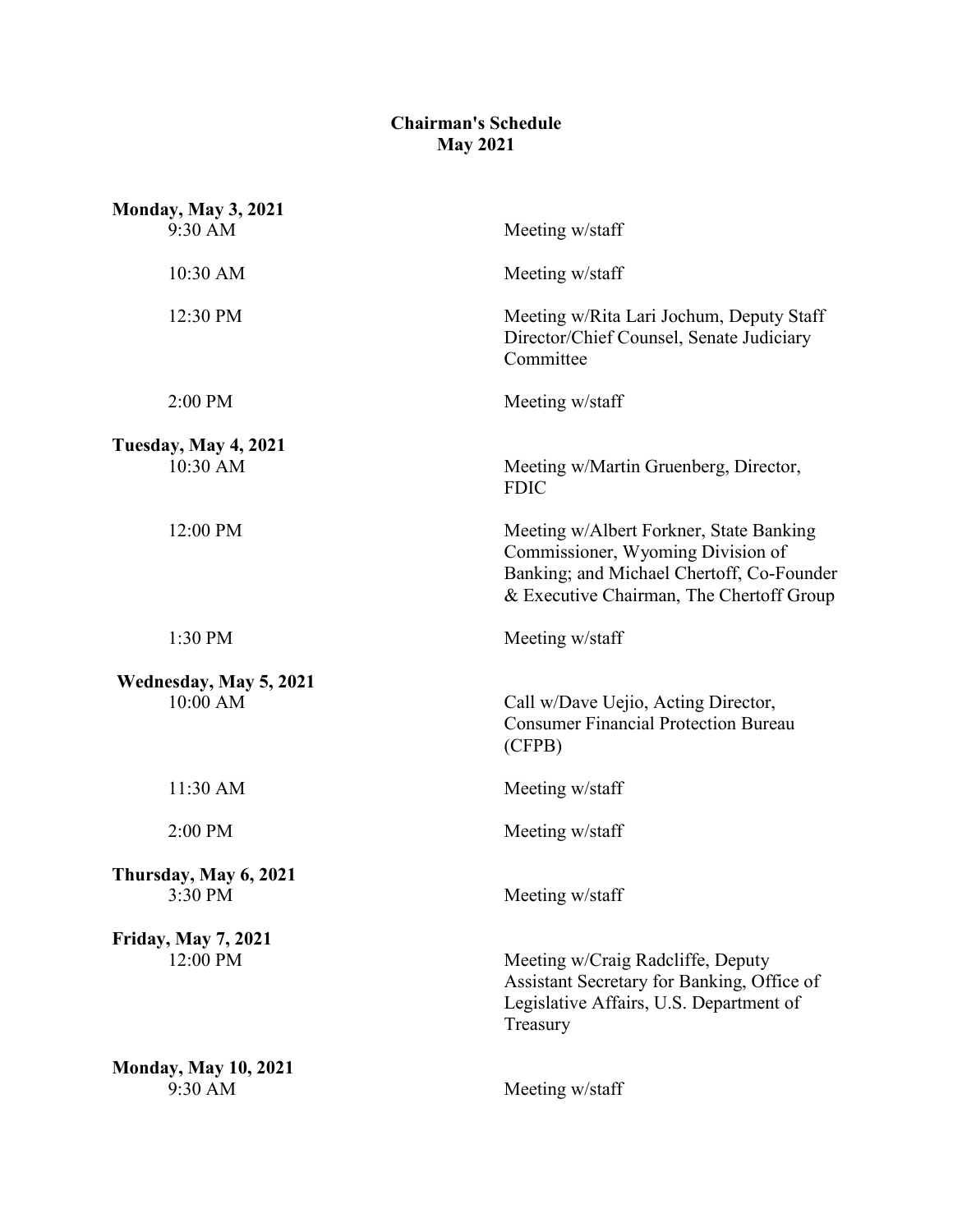| 10:30 AM                                  | Meeting w/staff                                                                                                                                                                                       |
|-------------------------------------------|-------------------------------------------------------------------------------------------------------------------------------------------------------------------------------------------------------|
| 3:00 PM                                   | Meeting w/staff                                                                                                                                                                                       |
| <b>Tuesday, May 11, 2021</b><br>10:00 AM  | Call w/Nandita Bakhshi, President & CEO,<br>Bank of the West                                                                                                                                          |
| 11:00 AM                                  | Remarks: Federalist Society Conference                                                                                                                                                                |
| 1:30 PM                                   | Meeting w/staff                                                                                                                                                                                       |
| 3:30 PM                                   | Meeting w/staff                                                                                                                                                                                       |
| Wednesday, May 12, 2021<br>1:00 PM        | Call w/Michael Hsu, Acting Comptroller of<br>the Currency, Office of the Comptroller of<br>the Currency (OCC)                                                                                         |
| 2:00 PM                                   | Meeting w/staff                                                                                                                                                                                       |
| 4:30 PM                                   | Meeting w/staff                                                                                                                                                                                       |
| <b>Thursday, May 13, 2021</b><br>11:15 AM | Meeting w/staff                                                                                                                                                                                       |
| 1:00 PM                                   | FDIC Advisory Committee on Economic<br>Inclusion                                                                                                                                                      |
| <b>Friday, May 14, 2021</b><br>$1:00$ PM  | Meeting w/staff                                                                                                                                                                                       |
| 3:30 PM                                   | Call w/ Randal Quarles, Vice Chairman,<br>Federal Reserve Board (FRB), Michael Hsu,<br>Acting Comptroller of the Currency, OCC,<br>and Todd Harper, Chairman, National Credit<br>Union Administration |
| <b>Monday, May 17, 2021</b><br>9:30 AM    | Meeting w/staff                                                                                                                                                                                       |
| 10:30 AM                                  | Meeting w/staff                                                                                                                                                                                       |
| 4:30 PM                                   | Meeting w/staff                                                                                                                                                                                       |
| <b>Tuesday, May 18, 2021</b><br>1:00 PM   | Meeting w/staff                                                                                                                                                                                       |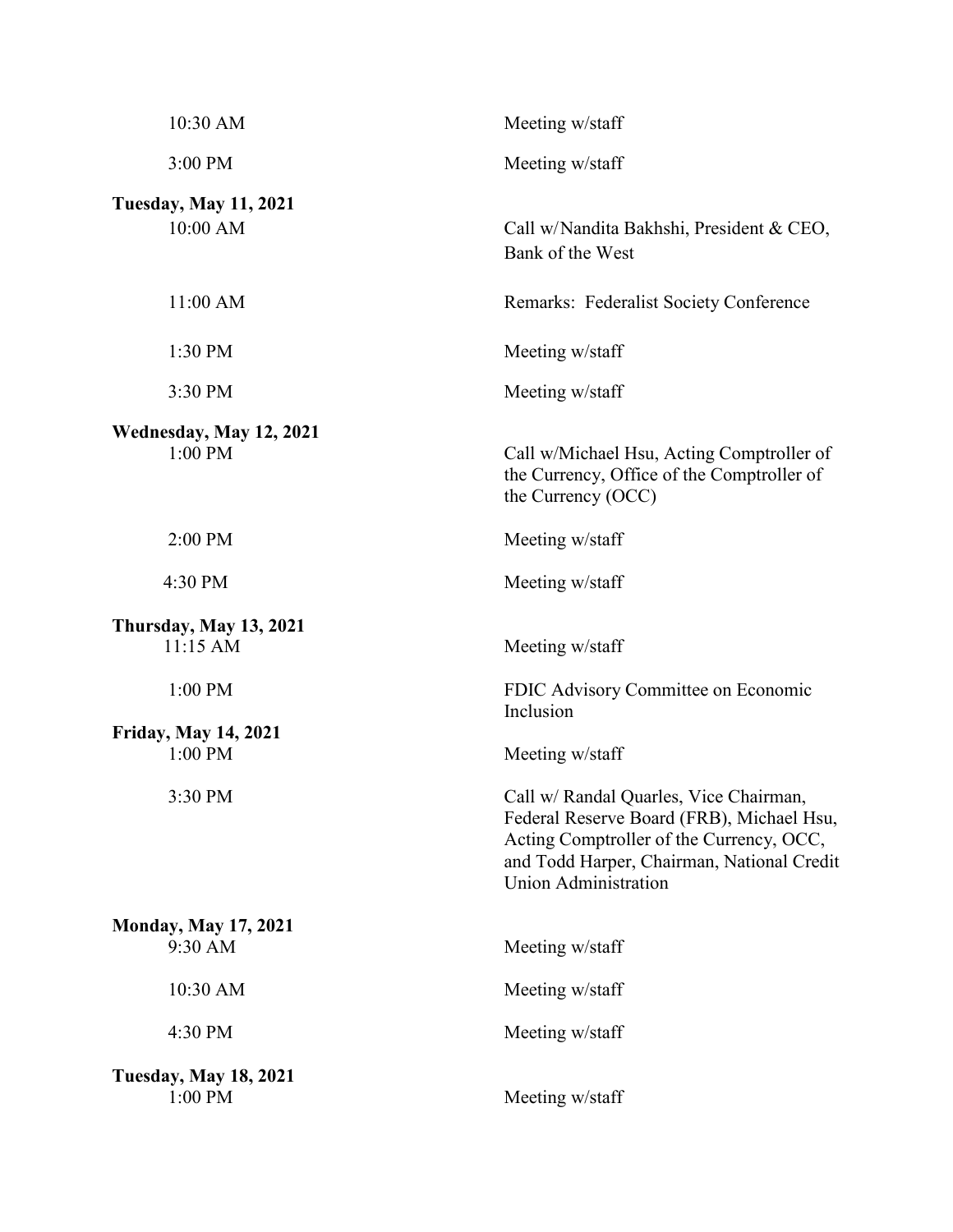| 3:00 PM                                 | Meeting w/staff                                                                                                                                                                   |
|-----------------------------------------|-----------------------------------------------------------------------------------------------------------------------------------------------------------------------------------|
| 4:00 PM                                 | Meeting w/staff                                                                                                                                                                   |
| Wednesday, May 19, 2021<br>10:00 AM     | Hearing: House Committee on Financial                                                                                                                                             |
|                                         | Services                                                                                                                                                                          |
| 2:15 PM                                 | Remarks: Fireside chat w/John Ryan,<br>President & CEO, Conference of State Bank<br>Supervisors                                                                                   |
| 4:00 PM                                 | Meeting w/staff                                                                                                                                                                   |
| <b>Thursday, May 20, 2021</b>           |                                                                                                                                                                                   |
| 10:30 AM                                | Remarks: HSBC 10 <sup>th</sup> Annual Financial<br>Institutions Conference: Female Leaders in<br>Finance                                                                          |
| 2:00 PM                                 | Meeting w/Everett Bell, Chairman,<br>Community Advisory Board; Steven<br>Sugarman, Founder, The Change Company;<br>and Dr. Charles Dorsey, Founder & CEO,<br>The Dorsey Group LLC |
| 3:30 PM                                 | Meeting w/staff                                                                                                                                                                   |
| <b>Friday, May 21, 2021</b><br>10:30 AM | Meeting w/staff                                                                                                                                                                   |
| 12:00 PM                                | Call w/Michelle Bowman, Governor,<br><b>FRB</b>                                                                                                                                   |
| 1:00 PM                                 | Meeting w/staff                                                                                                                                                                   |
| 4:30 PM                                 | Meeting w/staff                                                                                                                                                                   |
| 5:00 PM                                 | Meeting w/staff                                                                                                                                                                   |
| <b>Monday, May 24, 2021</b><br>9:30 AM  | Meeting w/staff                                                                                                                                                                   |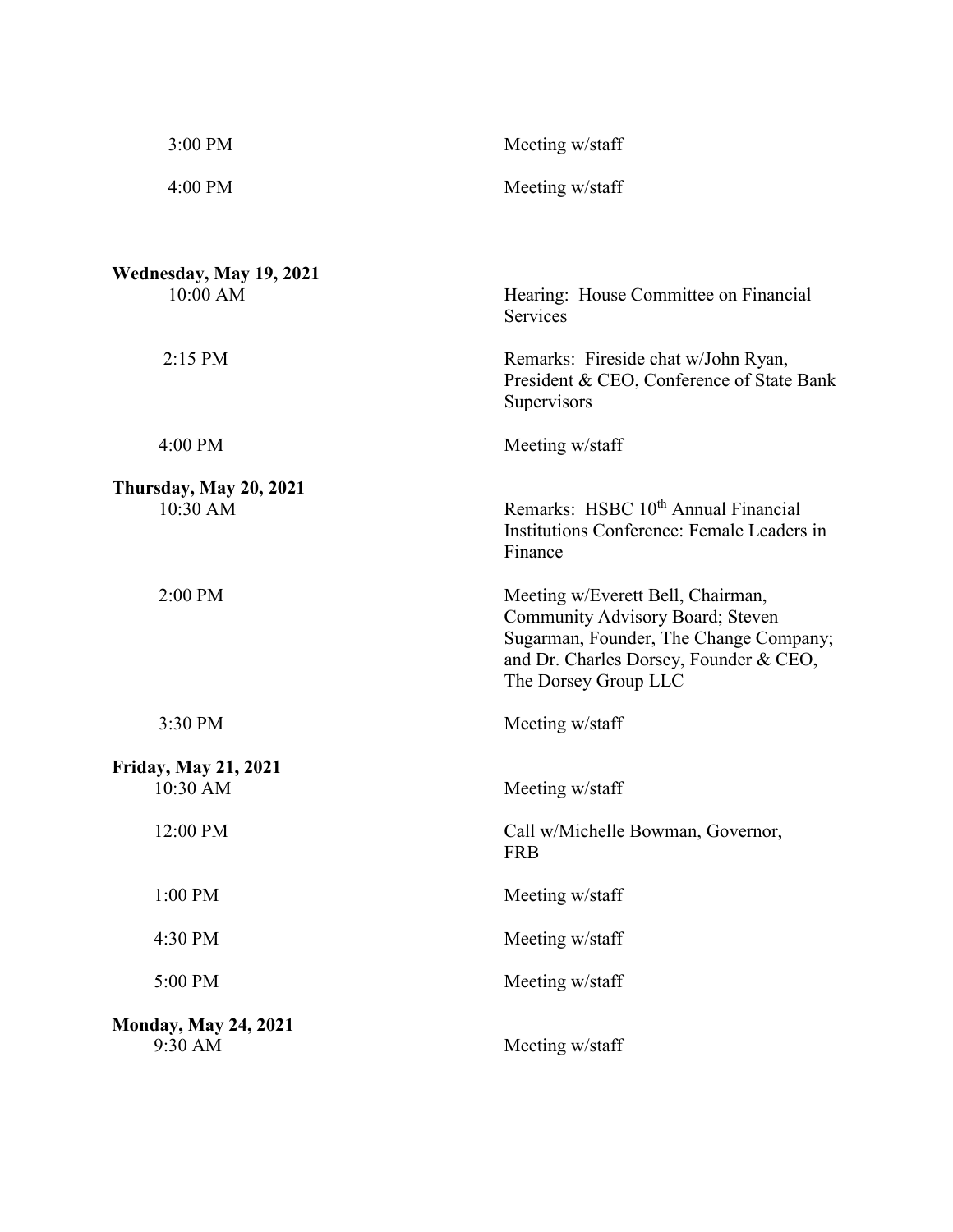| 10:30 AM                                | Meeting w/staff                                                                                      |
|-----------------------------------------|------------------------------------------------------------------------------------------------------|
| 11:30 AM                                | Call w/Catherine McGuinness, Chair, Policy<br>and Resources Committee, City of London<br>Corporation |
| 12:30 PM                                | Call w/Dave Uejio, Acting Director, CFPB                                                             |
| 1:30 PM                                 | Call w/Randal Quarles, Vice Chairman,<br><b>FRB</b>                                                  |
| 2:00 PM                                 | Meeting w/staff                                                                                      |
| 4:00 PM                                 | <b>Financial Crimes Enforcement Network</b><br><b>Interagency Principals Meeting</b>                 |
| <b>Tuesday, May 25, 2021</b>            |                                                                                                      |
| 11:30 AM                                | Call w/Michael Hsu, Acting Comptroller of<br>the Currency, OCC                                       |
| 2:00 PM                                 | Meeting w/Martin Gruenberg, Director,<br><b>FDIC</b>                                                 |
| Wednesday, May 26, 2021<br>10:30 AM     | <b>Quarterly Banking Profile Press</b><br>Conference                                                 |
| 11:30 AM                                | Meeting w/staff                                                                                      |
| 1:00 PM                                 | Meeting w/staff                                                                                      |
| 3:30 PM                                 | Meeting w/staff                                                                                      |
| <b>Thursday, May 27, 2021</b>           |                                                                                                      |
| 11:45 AM                                | Meeting w/staff                                                                                      |
| 1:00 PM                                 | Financial Stability Board Interagency<br><b>Advisory Group Meeting</b>                               |
| $2:15$ PM                               | Chairman's Town Hall                                                                                 |
| 4:45 PM                                 | Meeting w/staff                                                                                      |
| <b>Friday, May 28, 2021</b><br>10:30 AM | Meeting w/staff                                                                                      |